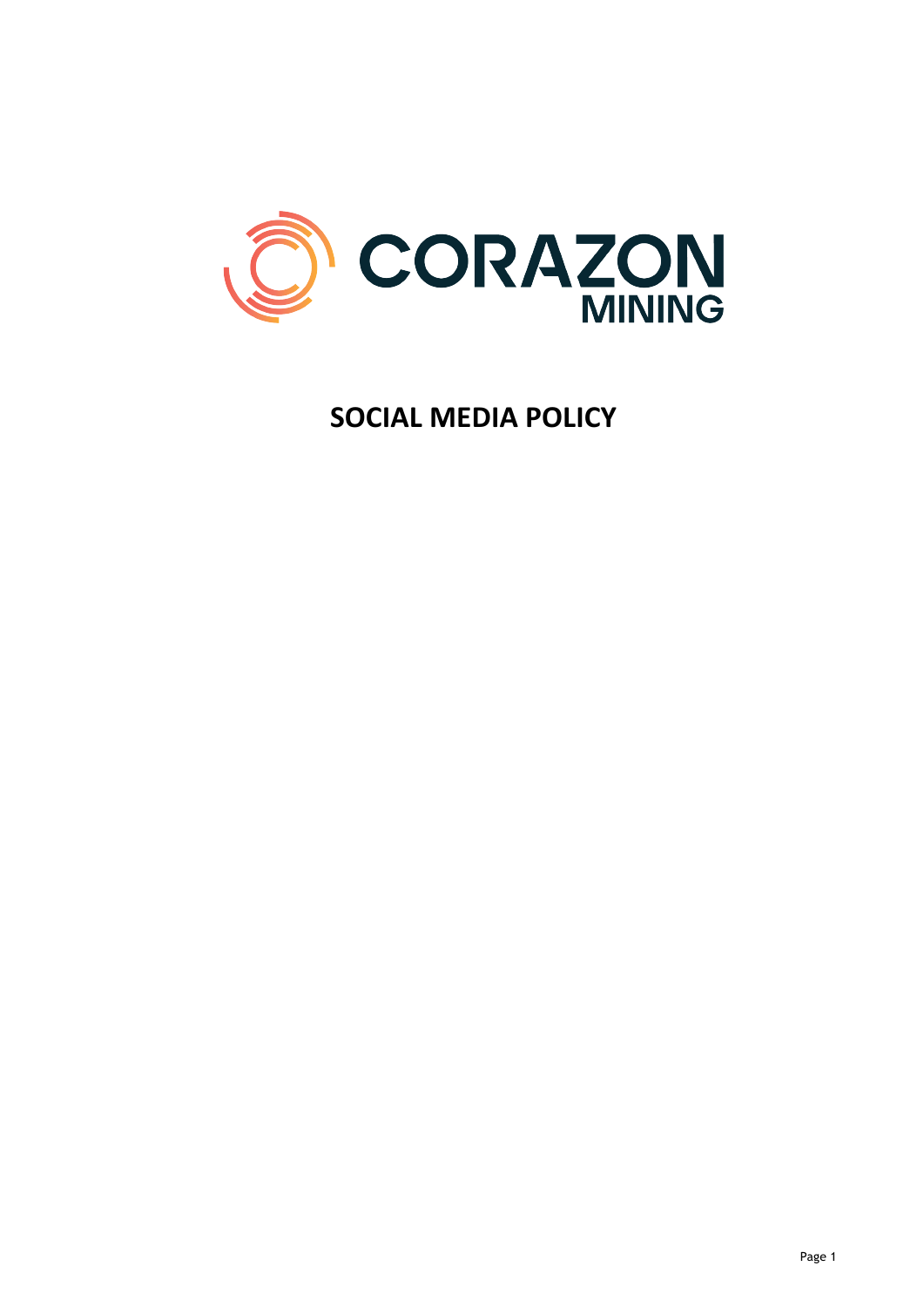### **1. Background**

Corazon Mining Limited (Corazon or the Company) has the following Social Media Policy (Policy) to regulate the use of social media by people associated with Corazon or its subsidiaries. The Policy covers the use of electronic media for engagement within and between the Company and the market by directors, contractors and employees of the Company and the Company's subsidiaries (Restricted Persons).

To preserve the reputation and integrity of Corazon and its subsidiaries, this Policy will apply to the wide range of technologies commonly referred to as 'social media' which fundamentally are no different to other forms of communication, but do represent a risk as well as an opportunity because they can connect large numbers of people with relative ease. The rationale for the Policy is to manage the risks associated with the use of technology platforms and tools of this nature.

### **2. Social Media Definition**

Social media means online social networking or Web 2.0 technologies services and tools used for publishing, sharing and discussing information, including without limitation blogs or web logs, electronic forums or message boards, micro-blogs (eg: Twitter™), photo sharing sites (eg: Flickr®), social bookmarking sites (eg: Delicious™, Digg™, Reddit™) social networking websites (eg: MySpace™, Facebook®, LinkedIn®, Google+™, Bebo™, Friendster™) video sharing sites (eg: YouTube™), virtual worlds (eg: Second Life®) and wikis (eg: Wikipedia®) and any other electronic media that allow individual users to upload and share content regardless of format.

### **3. Scope of Policy**

The Policy outlines requirements for compliance with confidentiality, governance, legal, privacy and regulatory parameters when using social media to conduct Company business.

This Policy is intended to apply to both Corazon and its subsidiaries. References to the Company or Corazon in this Policy should be read as referring to both Corazon and its subsidiaries, as appropriate.

This Policy aims to:

- (a) inform appropriate use of social media tools for the Company;
- (b) promote useful market engagement through the use of social media;
- (c) minimise problematic communications; and
- (d) manage the inherent challenges of speed and immediacy.

This Policy should be read in conjunction with other relevant policies and procedures of the Company and is not intended to cover personal use of social media where the author publishes information in their personal capacity and not on behalf of, or in association with Corazon and no reference is made to Corazon, its directors, employees, policies and products, suppliers, shareholders, other stakeholders or Company related issues.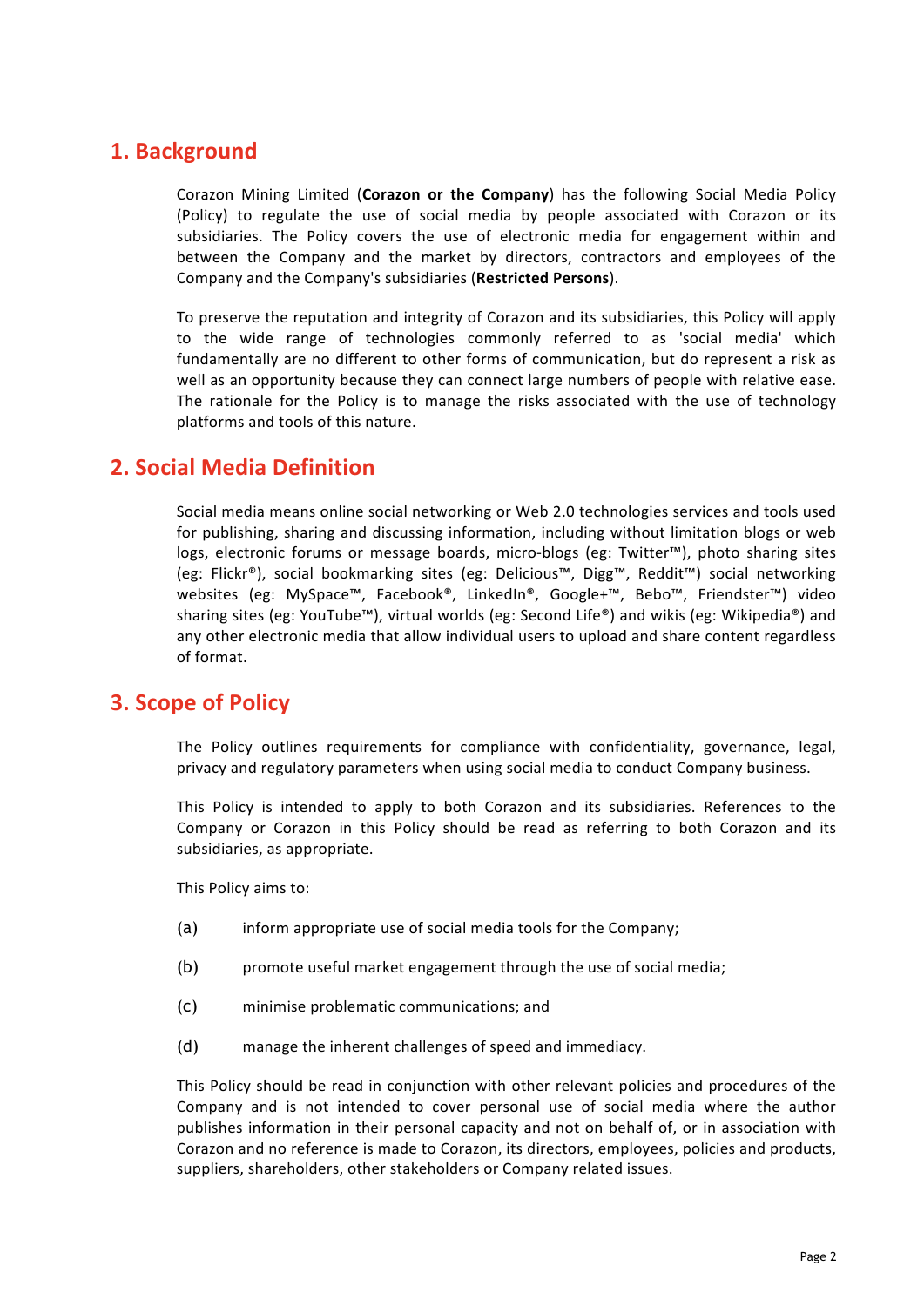## **4. Legislative & Policy Framework**

The Restricted Persons are expected to demonstrate standards of conduct and behaviour that are consistent with relevant legislation, regulations and policies, including the following nonexhaustive list:

- (e) Corporations Act 2001 (Cth) (**Corporations Act**);
- (f) ASX Listing and Operating Rules;
- (g) Corazon's employment contracts; and
- (h) Corazon's Securities Trading Policy.
- (i) Corazon's Continuous Disclosure and Information Policy.

#### **5. Policy Requirements**

- (i) When using social media in relation to Corazon, Restricted Persons are expected to:
	- (i) seek prior authorisation from the Company Secretary and/or Managing Director;
	- (ii) adhere to Company policies and procedures;
	- (iii) behave with caution, courtesy, honesty and respect;
	- (iv) comply with relevant laws and regulations;
	- $(v)$  only disclose information that has already been released to the market; and
	- (vi) reinforce the integrity, reputation and values the Company seeks to foster.
- (k) The Managing Director and Restricted Persons may enter into a separate standing arrangement to enable the Restricted Person to use social media in certain circumstances without obtaining the consent on every occasion from the Company Secretary and/or Managing Director. Such a standing arrangement, could include, for example, the posting of announcements that Corazon has released on the platform of the ASX.
- $(l)$  The following content is not permitted under any circumstances:
	- (i) content that has not been released to the market;
	- (ii) abusive, profane or language of a sexual nature;
	- (iii) content not relating to the subject matter of that blog, board, forum or site;
	- (iv) content which is false or misleading;
	- $(v)$  confidential information about the Company or third parties;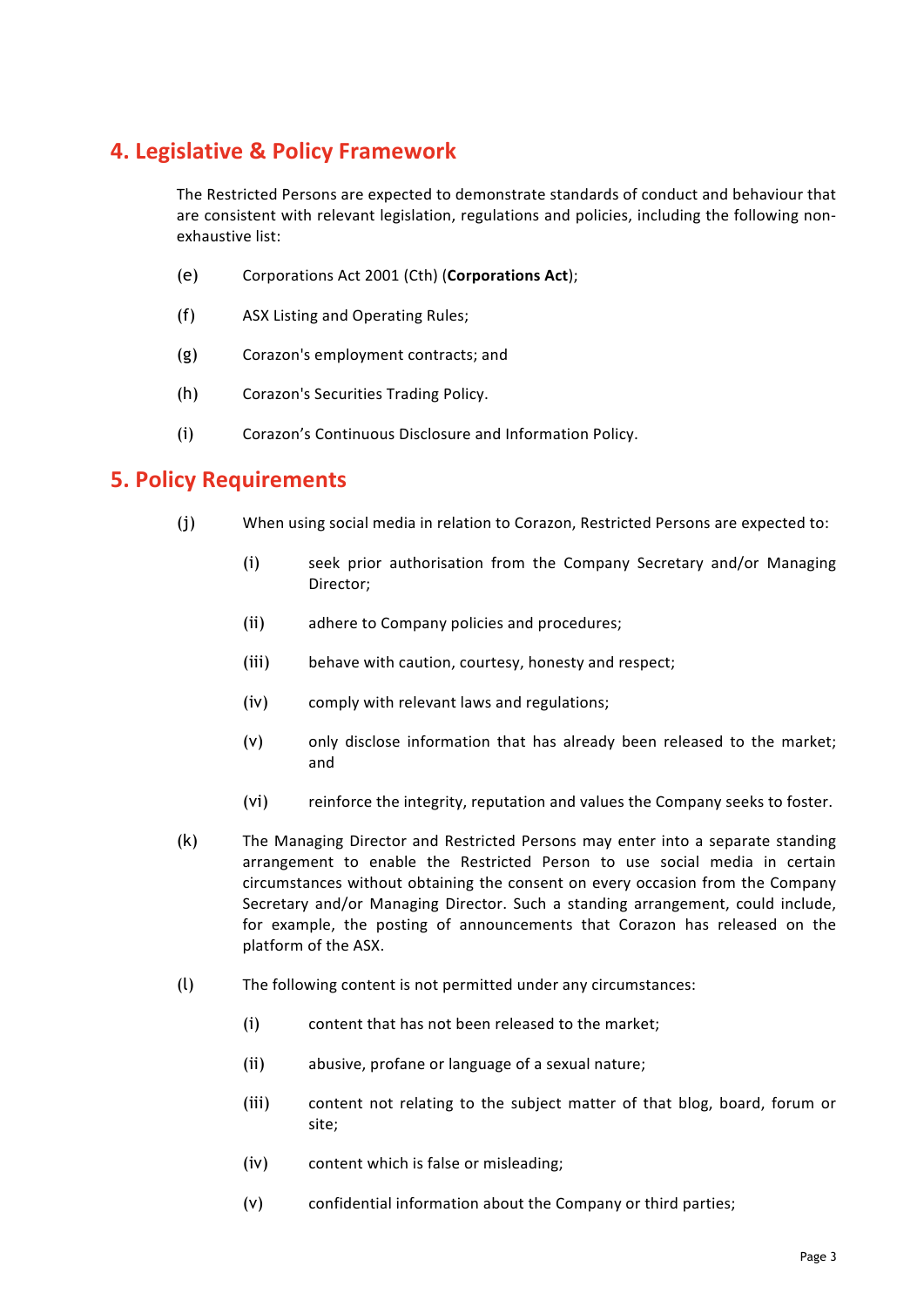- (vi) copyright or trade mark protected materials;
- (vii) discriminatory material in relation to a person or group based on age, colour, creed, disability, family status, gender, nationality, marital status, parental status, political opinion or affiliation, pregnancy or potential pregnancy, race or social origin, religious beliefs or activity, responsibilities, sex or sexual orientation;
- (viii) illegal material or materials designed to encourage law breaking;
- (ix) materials that could compromise the safety of any employee;
- (x) materials which would breach applicable laws (Corporations Act and regulations, ASX Listing and Operating Rules, defamation, privacy, consumer and competition law, fair use, copyright, trade marks);
- (xi) material that would offend contemporary standards of taste and decency;
- (xii) material which would bring the Company into disrepute;
- (xiii) personal details of Company directors, employees or third parties;
- (xiv) spam, meaning the distribution of unsolicited bulk electronic messages; and
- (xv) statements which may be considered to be bullying or harassment.

If you have any doubt about applying the provisions of this policy, the Managing Director is the correct person to check with prior to using social media to communicate on behalf of the Company. Depending upon the nature of the issue and potential risk, it may also be appropriate to consider seeking legal advice prior to publication.

#### **6. Prior Authorisation**

Authorisation from the Managing Director and/or Company Secretary must be obtained before a Restricted Person can use social media including but not limited to uploading content or speaking on behalf of the Company.

#### **7. Media Statements**

Statements or announcements cannot be made through social media channels unless authorised by the Managing Director. No Restricted Person may respond directly if approached by media for comment through social media and must refer the inquiry to the Managing Director.

#### **8. Expertise**

No Restricted Person may comment outside his or her area of expertise.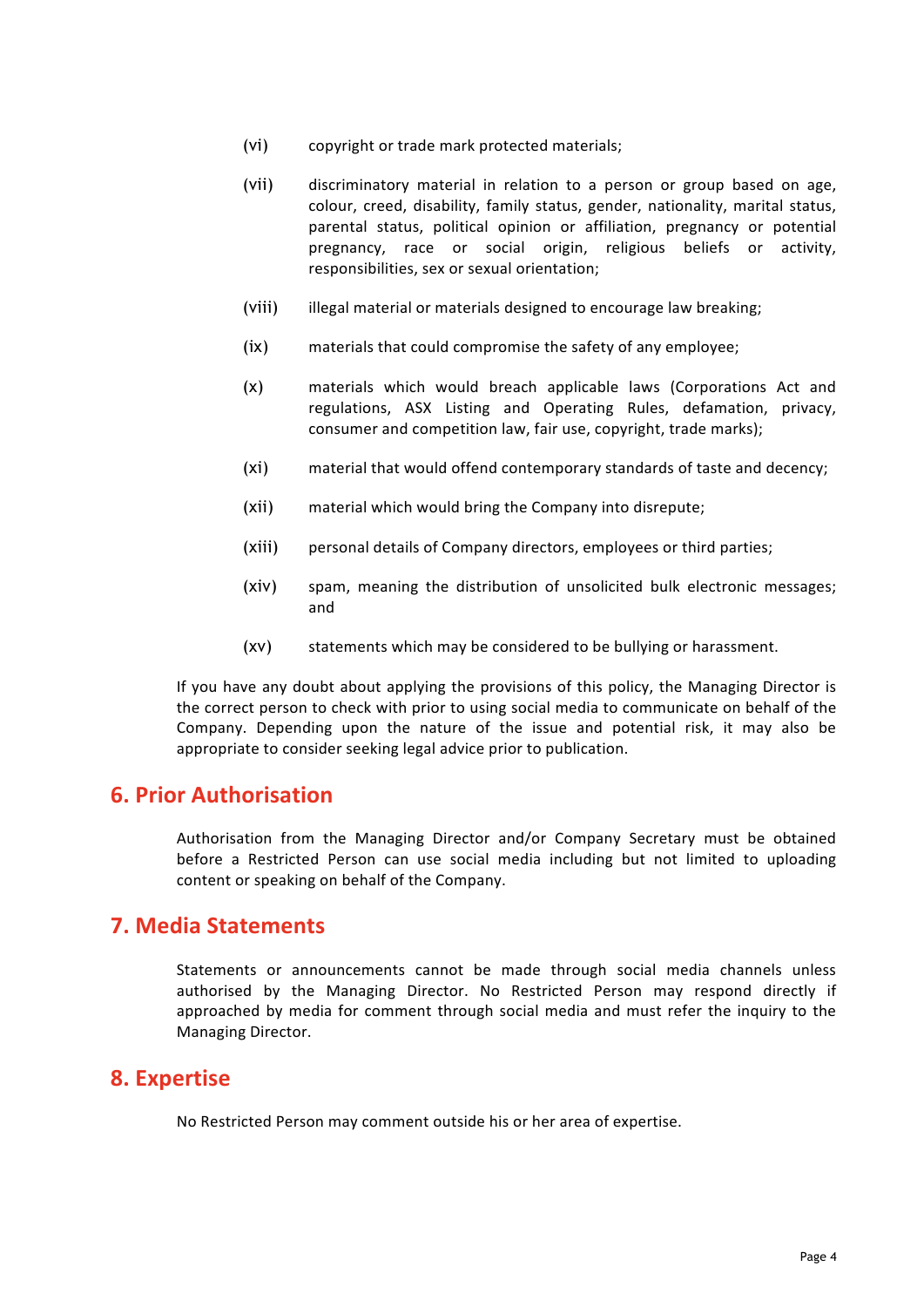### **9. Confidential Information**

Restricted Persons may only discuss publicly available information. Restricted Persons must not disclose confidential information, internal discussions or decisions of the board, employees, consultants or other third parties.

#### **10. Accuracy**

Information published should be accurate, constructive, helpful and informative. Restricted Persons must correct any errors as soon as practicable and not publish information or make statements which are known to be false or may reasonably be taken to be misleading or deceptive.

#### **11. Identity**

Restricted Persons must be clear about their professional identity, or any vested interests and must not use fictitious names or identities that deliberately intend to deceive, mislead or lie or participate in social media anonymously or covertly or via a third party or agency.

### **12. Personal Opinions**

Restricted Persons should not express or publish a personal opinion on the Company generally or about Company business via social media and should be mindful of market disclosure rules when discussing or commenting on Company matters. Generally, Restricted Persons should not express personal opinions on Company decisions or business nor be critical of Corazon and its personnel. If it is not possible to separate official Corazon positions from personal opinions, Restricted Persons should consider using a formal disclaimer to separate interests.

#### **13. Privacy**

Restricted Persons should be sensitive to the privacy of others. However, the Company is not required to seek permission from anyone who appears in any photographs, video or other footage before sharing these via any form of social media if it is the copyright owner of the relevant image or footage.

#### **14. Intellectual Property**

Restricted Persons will use the Company's own intellectual property where possible and shall obtain prior consent where Corazon is not the creator or copyright owner, to use or reproduce copyright material including applications, sound recordings (speeches, music), footage (cinematographic vision), graphics (graphs, charts, logos, clip-art), images, artwork, photographs, publications or musical notation. Restricted Persons will also typically seek permission before publishing or uploading the intellectual property of a third party or before linking to another site or social media application.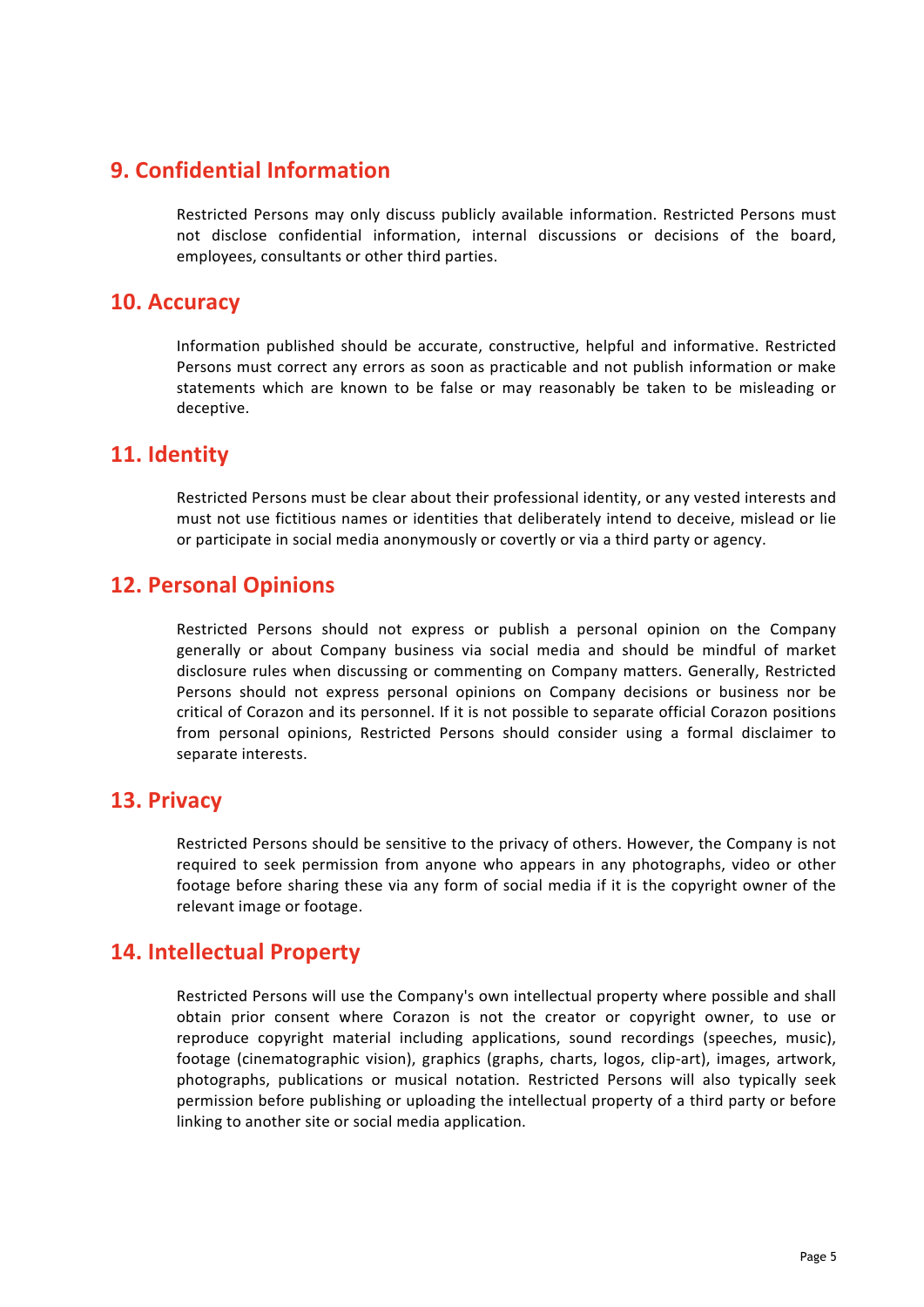### **15. Defamation**

Restricted Persons will not comment, contribute, create, forward, post, upload or share content that is scurrilous, malicious or defamatory. Restricted Persons will endeavour to be courteous, patient and respectful of the opinions of others, including detractors and the discourteous.

#### **16. Discrimination**

Restricted Persons will be conscious of anti-discrimination laws and must not publish statements or information which may be discriminatory in a human rights sense.

#### **17. Language**

Restricted Persons will remain mindful of language and expression and not lapse into excessive use of colloquialisms, having regard to an international audience.

#### **18. State of Mind**

Restricted Persons must not use social media when irritated, upset or tired.

#### **19. Personal Privacy**

Restricted Persons should protect their personal privacy and guard against identity theft.

#### **20. Modification and moderation**

Restricted Persons should ensure that any social media sites created or contributed to can be readily edited, improved or removed and appropriately moderated.

#### **21. Responsiveness**

Corazon will endeavour to specify the type of comments and feedback that will receive a response and clearly communicate a target response time. Restricted Persons are required to make it easy for audiences to reach the Company and/or its subsidiaries by publishing appropriate company telephone numbers, generic emails, LinkedIn, and Facebook accounts.

#### 22. Monitoring

The Company reserves the right, for legal compliance purposes, to monitor social media usage on its systems without advance notice and consistent with any applicable state, federal or international laws. Corazon may be legally required to produce logs, diaries and archives of social media use to judicial, law enforcement and regulatory agencies and will comply with any relevant requests. Restricted Persons and other users should govern themselves accordingly.